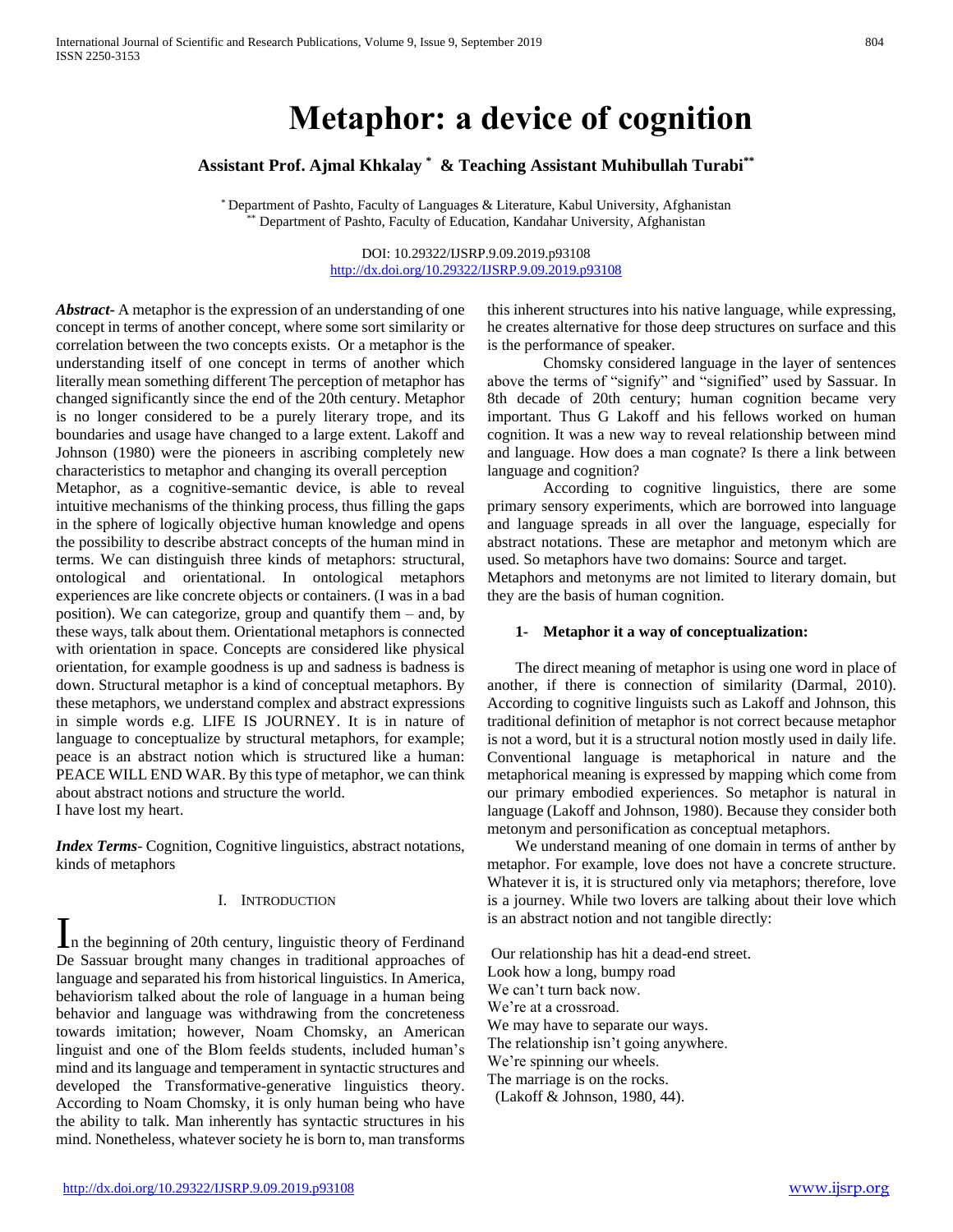"Metaphor we live by" is famous for how human uses metaphors for cognition. This book is written by G Lakoff and Johnson. In the book we can find correct answers of how man cognates and how he uses metaphors in language.

According to cognitive linguistics, language makes relations between body and mind. Body is something material, having dimensions in space, so we specialized linguistic forms. As per cognitive linguistics, language forges relation between human's body and mind, and metaphors are important devices of these relations. Human, in the physical world, performs some intuitive experiments. These experiments get together with some other concepts in human's mind; with this, other concepts are created which can be capable of realization. For instance, our eyes cannot see ultra-violent colors, restricting our experiments. Ultimately, such limitation emerges in language, which shows us the connection among body, language and mind (Mohand, 9).

One way of human cognition is generalization. Man generalize finite experiences of his/her body in conceptualizing abstract notions.

As man's body has directions or dimensions; when he conceptualizes a notion by metaphors, basically he embodies a conception and makes it comprehensible. Embodiment means give spatial dimensions to a conception. For example: time is an abstract notion. Man treats it like a thing, place it in space and give dimensions, and then says:

Eid, a ritual day of Muslims, is approaching.

The Eid is over.

The past is something which is located behind man's body and future is in front.

These Examples show that man's body is an unanimated thing and the time is coming or has gone; so time has been conceptualized by a movable thing like a car or something else.

In these examples, we notice that human considers itself as static or motionless while Eid, which is a ritual, is treated as a "thing". It is resembled with the "car" metaphorically. Alike a car, it will pass by, because of this the conceptual understandings such as approaching, inching and passed are used for the car.

Occasionally, time does not move; but human body does. Your time is coming.

According to Lakoff and Johnson, metaphors are not arbitrary and accidental, but they are conventional and differ with each other from culture to culture. However, since humans' both objective experiences such as movements, place, respiration and etc. which are felt with feelings, and the concrete experiences such as time, emotions, light and so forth are common, we notice commonality between cognition and languages (Lakoff & Johnson, 1980)

We can categories metaphors in two domains: Source domain from where a metaphor comes out and target domain by which a metaphor is borrowed. Metaphors transfers a notion from source domain into the target one.



(Evans & Green, 2006: 308)

Thus, Lakoff indeed view metaphor as a connector or map between two domains in conceptual system, where many concepts are gathered. In other words, unlike the contrary theory, it is not words and phrases which make metaphors. As per this claim, the words and phrases duty is to awaken our minds for establishing connection between the conceptual domains (Hashimi, 1389).

If metaphor is not limited to literary texts and is including all language, then why we do not notice them? Because we have either become get used to it, or they have changed into a cliché. There are three kinds of conceptual metaphors according to Lakoff and Johnson (1980) and each kind will be explained in details bellow.

# **2-1- Orientational Metaphors**

Lakoff & Johnson recognized two kinds of metaphors (1980):

We have explored structural metaphors, cases where one concept is structured in terms of another. Now second kind of metaphor organizes a system of concepts and theses are orientational metaphors. Most of orientational metaphors shows the orientaions of space: In-on, up-down, in-out, front-back, on-off, deep-shallow. (Lakoff & Johnson, 1980: 15).

There are some common principles for orientational metaphors: Orientational metaphors shows a spatial orientation; for example, HAPPY IS UP; SAD IS DOWN; CONSCIOUS IS UP; UNCONSCIOUS IS DOWN; MORE IS UP; LESS IS DOWN.

Similarly, some other concrete issues, such as 'time' is made conceptual through orientational metaphors. The future is seemed as a coming while the past is seemed as a passed place. Past time expressions such as 'yesterday' and 'last century' are considered places which we have already left; whereas 'tomorrow', 'upcoming year' and 'next century' are viewed places where we are going to.

There is a Pashto Landay, a 22-syllables two-lines poems in Pashto language:

ارمان به وکړې، وخت به تېر وي بيا به جهان راپسې ګورې، نه به يمه

You will remorse, but the time will have been over. You will search the world, but I will be no longer available.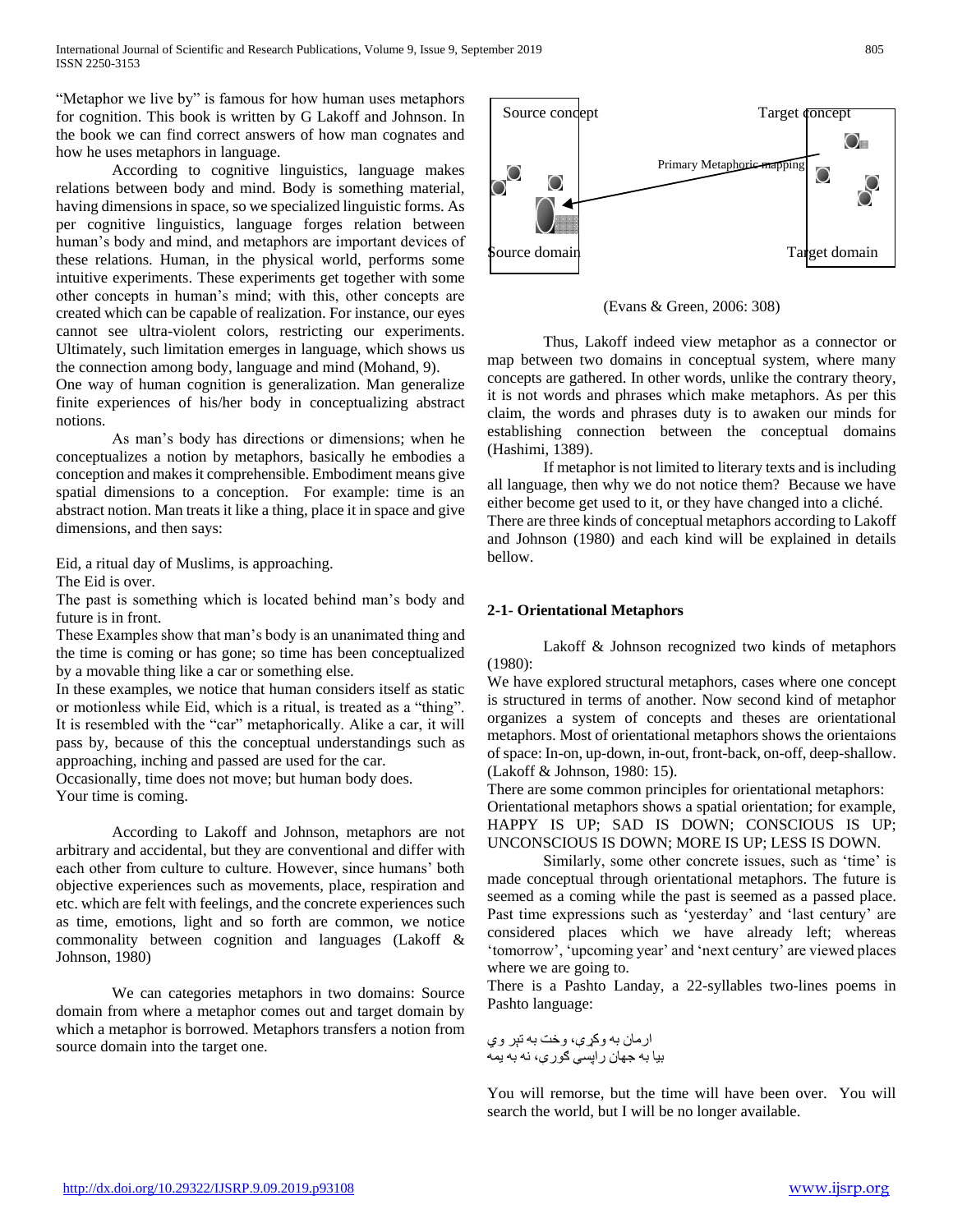This is the reason that Lakoff says that man conceptualize abstract notions by sensible experiences.

## **2-2- Ontological metaphors**

In These kinds of metaphors an abstract notion is conceptualized by existent objects in physical world. Lakoff's example here is inflation:

## INFLATION IS AN ENTITY

*Inflation is lowering* our standard of living.

If there's much *more inflation,* we'll never survive. We need to *combat inflation.* A metaphor, where concepts are viewed as objective materials and the concepts are given attributes of objectives things. Then, we consider its taste of essence as an object. Lakoff and Johnson states "inflation" as an example:

Inflations caused a decrease in our lives' standard.

The increase of inflation will kill us.

We should struggle against it.

In these examples, inflation is like something that we can refer to it, quantify and identify a particular aspect of it. This is a cause, act with respect to it, and we think we can understand it. (Lakoff & Johnson, 1980:26).

In Pashto, we conceptualize education with ontological metaphors:

پوهه به مو د نړۍ سيال کړي د پوهې لمن بايد ونيسو پوهه به مو ژوند روښانه کړي پوهه ناپوهي ختموي

With education, we can compete the world.

We should follow education.

Education can enlighten our lives.

Education end illiteracy.

In these examples, education is dealt with like an object because of ontological metaphor.

Justice is an abstract notion as well, which is conceptualized by ontological metaphors:

Justice brings stability in society.

Justice make nations alive.

Justice recognizes criminal and innocent.

Life is also conceptualized with metaphors:

Life got out from my hand.

Life has to be spent.

Thereby life is not an object to experience directly; but understood with metaphor.

According to Lakoff and Johnson, besides metaphors there are some other devices which are used for conceptualizing. They are personification and metonymy. Personification and metonymy are related to literature, but Lakoff and Johnson have proved that they are used by human perception in general level. Lakoff includes personification and metonymy in ontological metaphors. In examples above we can see that life is animistic because of personification:

Life wants us to be happy.

War has destroyed our country: In this example, here war is treated like a man who can destroy a country.

If there is peace, a country develops.

In metonymy the part stands for the whole, as in the following: In Pashto we say:

جنګ بېشمېره ککرې وخوړې سپينه ماڼۍ وايي، چې۔۔۔

[War soiled countless heads.] War killed infinite heads: heads for whole body. White house said that….: white house for United States.

Ontological metaphors allow us to comprehend events, actions, activities, and states. Events and actions are conceptualized as objects, activities as sub-stances, states as containers by metaphors. Race is an event viewed as a discrete thing. Race is in space and time, and has boundaries.

So it is a CONTAINER OBJECT.

Participants like are objects, events like the start and finish and the activity of running (which is a metaphorical substance). Thus we can talk about race:

Are you *in* the race today? (race is like CONTAINER OBJECT) Do you want to go to race? (race is OBJECT)

Have you ever *seen* the race? (race = OBJECT)

The *finish of* the race was great. (finish is EVENT

OBJECT within CONTAINER OBJECT)

There is *a lot of good running in* the race. (running as a SUBSTANCE of CONTAINER)

I couldn't do *much sprinting* until the end. (sprinting as SUBSTANCE)

*In the middle of race,* I ran out *of* energy. (race as CON-TAINER OBJECT) (Lakoff & Johnson, 1980:31-32) Here are more examples in Pashto:

فکر کې الړم په خبره کې وروغورځېدم مور مې له کوما نه راووته

I fell in thinking: thinking is like a container.

I fall in (cut/entrap) his talking: talking is container which can be fallen in.

We experience many things, through sight and touch, as having distinct boundaries, and, when things have no distinct boundaries, we often project boundaries upon them—conceptualizing them as entities and often as containers (for example, forests, clearings, clouds, etc.) (Lakoff & Johnson, 1980:58)

# **2-3- Structural metaphors:**

According to Lakoff and Johnson, a structural metaphor is that metaphor where one concept is understood and expressed in terms of another structured, defined concept. Most propositional metaphors are included in this type of metaphors. The examples of this metaphor are "argument-as-war" structural metaphor: (Lakoff & Johnson, 1980:64)

You cannot defend of your stance. He attacks the weak aspects of my stances.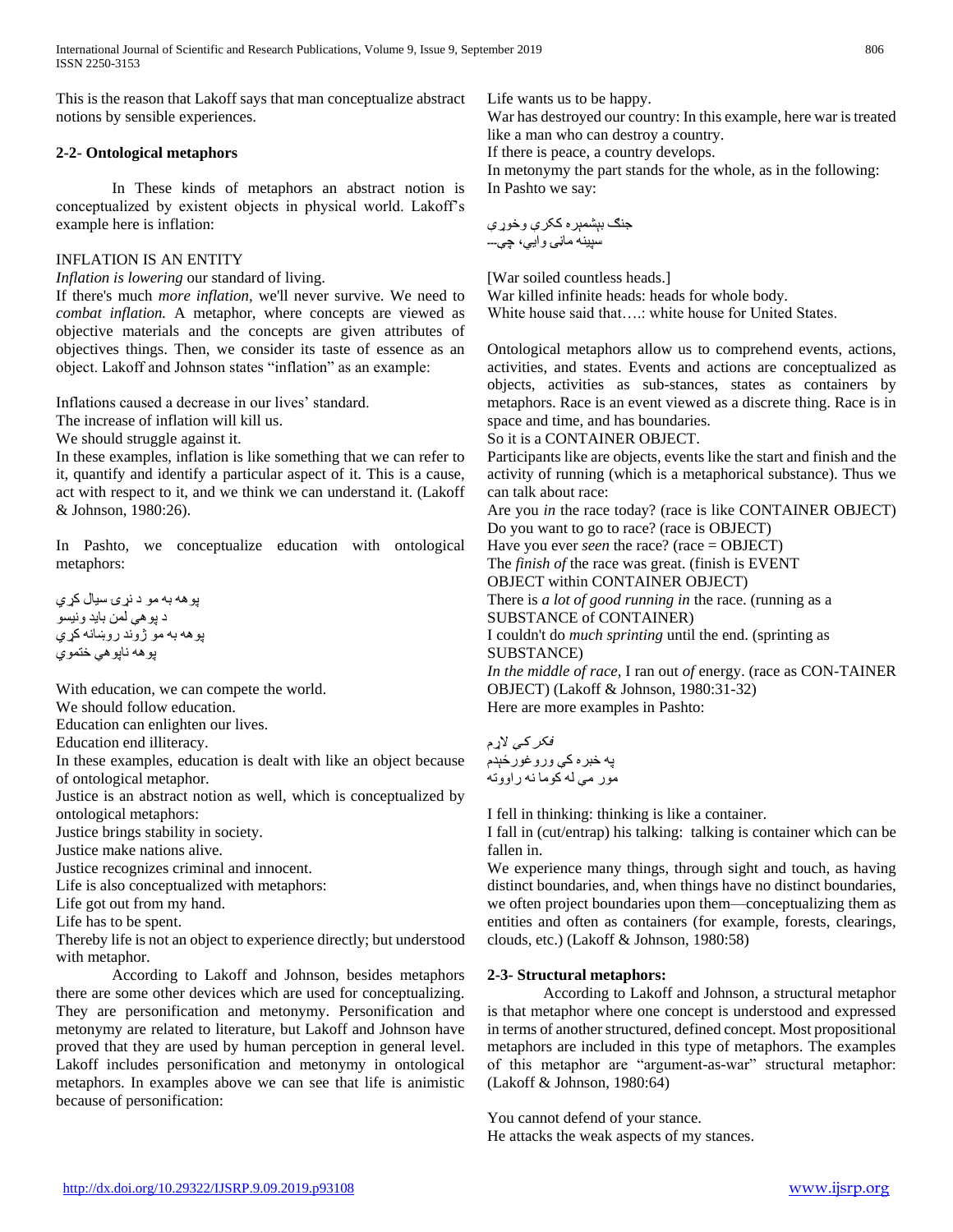I defeated him. ARGUMENT IS WAR Your claims are *indefensible.*  He *attacked every weak point in* my argument. His criticisms were *right on target.*  I demolished his argument. He has never *won* an argument with me. You don't agree? Then, shoot! If you don't change your *strategy,* he'll *take you out.* He *shot down*  all *of my* arguments.(5)

In a society where zero tolerance is not accepted, argument is like a war. Everybody tries hard to win this war, because this becomes the concern of honor. If we don't this argument as a war, we conceptualize it in other kinds of metaphors which could not be full of violence. In societies where the culture of tolerance is not available, argument is nothing but war. While body is hurt in war, prestige is damaged in argument. So, in war the body is defended whereas in arguments one's prestige. However, if prestige is disregarded in a discussion, it may be demonstrated in another terms instead of war.

In Pashto there is breaking an object like cup is used to conceptualize an abstract notion.

الف: بريالي پياله ماته کړه. 1- ب: بريالي ژمنه ماته کړه. ج: بريالي روژه ماته کړه.

**1-** A: Baryali broke the cup. B: Baryali broke his promise C: Baryali broke his fast.

We can see that notion of breaking is linked with a notion of promise and fast which are abstracts, but we don't sense that these are metaphors because we have used them as much as we don't sense that they are metaphors. Now they are stereotypes in our life and we have become familiarized. If we use the notion of killing for promise and say:Baryali has killed his promise; then we consider that we hear something new and it is an literary metaphor. It says that literary function is not out of human perception. So literature is one function of language according to Jacobson as well and it is not only imagery, but perception of a poet and he looks at world on this way.

In Pashto we think heart is center of emotion; so we say, you broke my heart. We think, heart is broken like an object. We know in ancient period human life was full of myths and it had affected humans' concept and thinking about nature; therefore, this period is called animism. It is still remaining affection of animism in language. In language we use rising up and falling down for sun. In the mythic period, human thought, sun is like a man which is rising and falling down. When we say, sun died; it is a kind of metaphor and personification which shows the literary function of language.

In Pashto an unkind person is called زړے ډبر) stone hearted). Could heart be an abstract notion which has been conceptualized by stone in Pashto.

Lakoff & Johnson notes two kinds of notions in this kind of metaphor, one is *systematicity* and anther is *highlighting and hiding.* You saw in example *argument is war* that we had used the notions of war for argument. By using the conceptual system of argument it became possible to make a system for war. Metaphor is borrowing a notional system for another system, but we had not highlighted all notion of war, it means that we had hid some notions of war. It is called *highlighting & hiding.*

Proverbs, idioms and phrasal verbs are metaphors which have become stereotypes; so we can find their meaning in dictionary as well. They are died metaphors and tools of human perception. (Aspahni & Qurban Khani, 2015)

### II. CONCLUSION

If we think deeply, we have been entangled in the network of metaphors. Language employs its duty through metaphors. Metaphors is not only adding artistic value to language and is not only limited to language, but it also has roots in our thoughts and actions. Lakoff and Johnson claims that the pictorial system of mankind' mind – on which our thoughts and activities are based is originally metaphoric. These two linguists agree believe that metaphor bestow understanding to concrete concepts through tangible experiments. Thus, every metaphor has two domains, e.g. the source domain and the target domain. In the Pashto example of "Ali has a cold nature" or "I was not warmly welcome", the source domain is touching feeling "cold and war" whose purpose is concrete "sincerity" (Gul Fam & Fatima, 1381).

As was stated before, metaphor has relation with imagination in literature; however, imagination also helps us in understanding the world. Myths, which are the sole production of imagination, assisted human in world's comprehension. Nevertheless, this understanding was not reality, but human saw reality in figurative form – an issue which is applicable on the entire realization of a human being.

We perceive reality via language. As Jacques Lacan states, we have imprisoned by language. Language covers reality in metaphors, and we cannot live without language. The creation of language is the accomplishment of human being; however, this accomplishment is bound and restricted. Language is not so vast that can convey a concept however it is, this is why, it borrows words and express one concept in terms of others and tells us the that the argumentation about a reality does not refer to the reality itself, but it is emanated from the metaphorical language, because we do not perceive realities directly, but we comprehend them through figurative language and metaphors. Thus, we can state that imagination also has a role in realization of an issue.

Language is a metaphorical system. Literature tries to bring up its normal imagistic, emotional and musical function. In result we hear new metaphors. These new metaphors have emotional value for reader or hearer and convert a notion into a thought. Passage of time, they become stereotype and then we don't fell the newly of them, after that we think that we have found a direct way to reality.